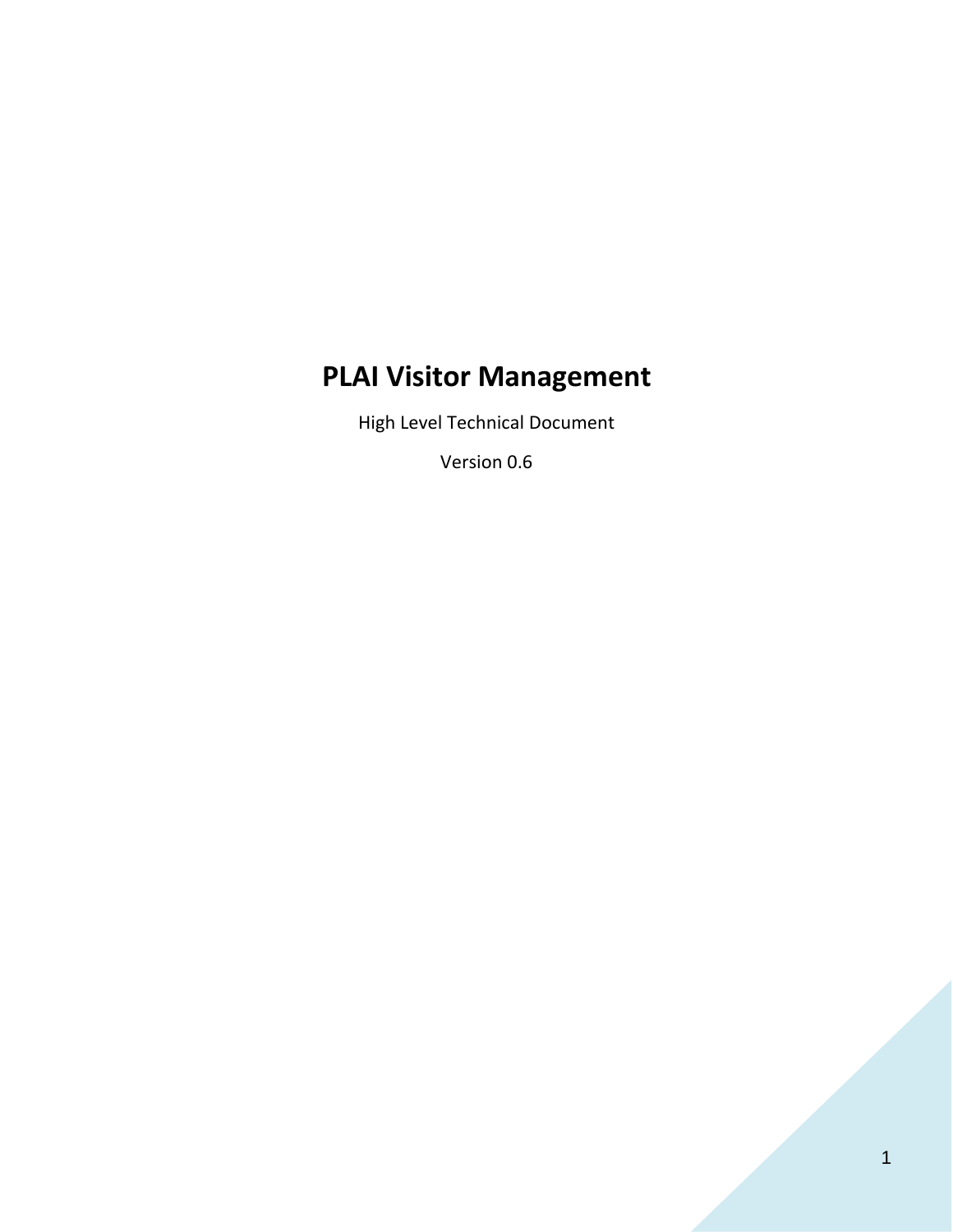## Table of Contents

| <b>Version History</b>                                                                                      | 3  |
|-------------------------------------------------------------------------------------------------------------|----|
| Abbreviations used in this document                                                                         | 4  |
| 1. Introduction                                                                                             | 5  |
| 2. Problem Statement                                                                                        | 5  |
| 3. High Level Flow                                                                                          | 5  |
| 4. Visitor access flow                                                                                      | 6  |
| 4.1 Prerequisite                                                                                            | 6  |
| 4.2 Example use case                                                                                        | 7  |
| 5. Detailed Workflow                                                                                        | 7  |
| 6. Reuse of existing PSIA specifications                                                                    | 7  |
| 6.1 Service Model                                                                                           | 7  |
| 6.2. CSEC                                                                                                   | 8  |
| 6.3. Area Control                                                                                           | 8  |
| 7. New resources for PLAI Visitor Management profile                                                        | 8  |
| 7.1. /PSIA/AreaControl/Meeting/info                                                                         | 8  |
| 8. Workflow scenarios                                                                                       | 10 |
| 8.1. A new credential holder is added in LDAP/HR system.                                                    | 10 |
| 8.2. Credential holder record updated                                                                       | 11 |
| 8.3. Credential holder deleted from LDAP/HR system                                                          | 11 |
| 8.4. A new meeting invite created by a credential holder.                                                   | 11 |
| 8.5. A recurring meeting which will be recurring weekly.                                                    | 12 |
| 8.6. A recurring meeting which will be recurring Daily.                                                     | 13 |
| 8.7. A recurring meeting which will be recurring monthly on a specific day each month(Absolute<br>monthly). | 15 |
| 8.8. A recurring meeting which will be recurring monthly (Relative monthly).                                | 16 |
| 8.9. A recurring meeting which will be recurring Yearly(Absolute yearly)                                    | 17 |
| 8.10. A recurring meeting XML is sent, which will be recurring Yearly(Relative yearly)                      | 19 |
| 9. Appendix                                                                                                 | 20 |
| 9.1. PSIA XSD change                                                                                        | 20 |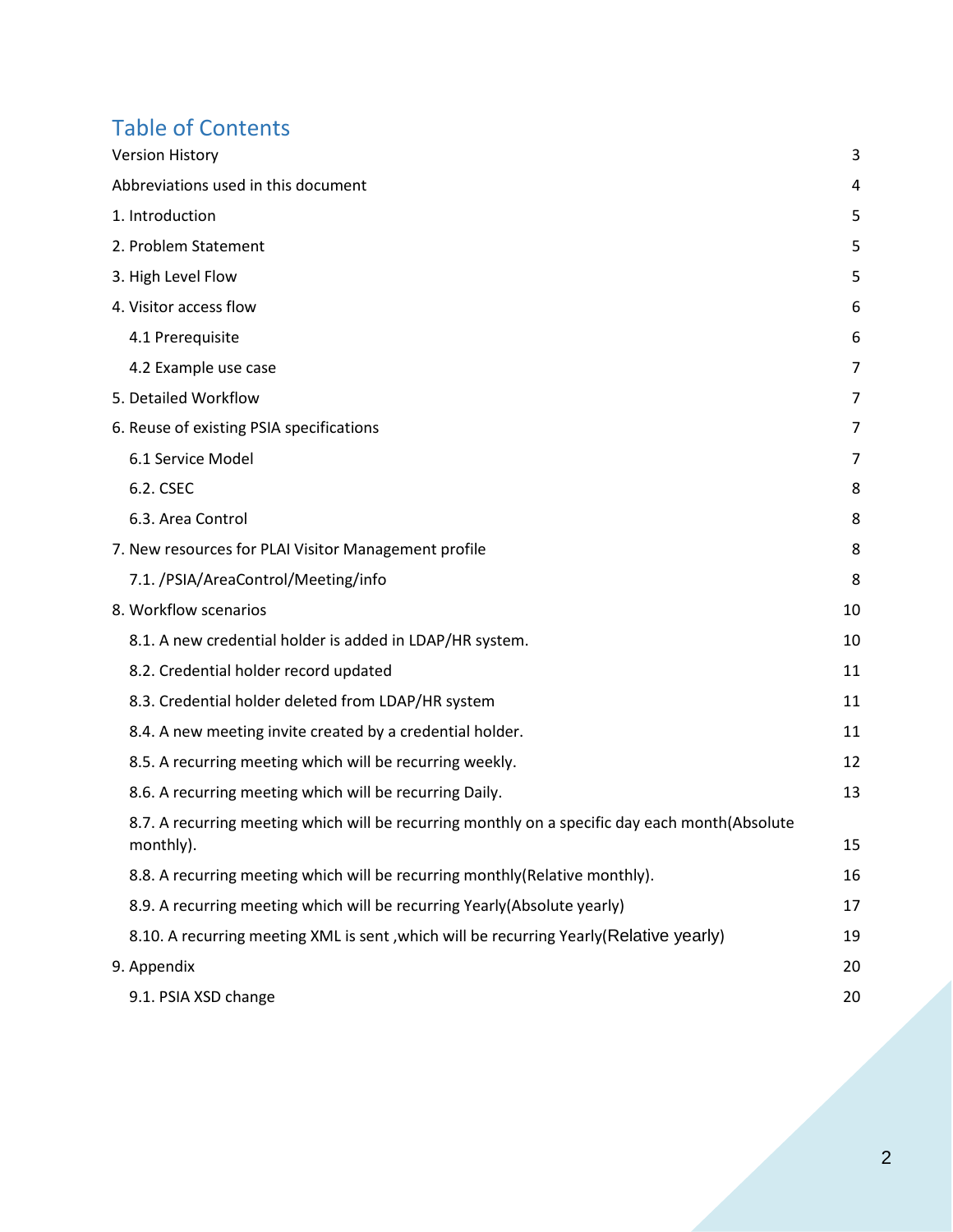## <span id="page-2-0"></span>Version History

| <b>Version</b> | <b>Date</b>   | <b>Author</b>  | <b>Summary</b>                                   |
|----------------|---------------|----------------|--------------------------------------------------|
| 0.1            | 16-April-2018 | Praveen Jha    | <b>Initial Draft</b>                             |
| 0.2            | 30-April-2018 | Shivansh Rawat | Added scenarios for different meeting            |
|                |               |                | occurrence types                                 |
| 0.3            | 10-May-2018   | Praveen Jha    | Added PSIA XSD changes for ICalUID               |
| 0.4            | 15-May-2018   | Praveen Jha    | Support for non LDAP authoritative sources       |
| 0.5            | 21-May-2018   | Praveen Jha    | Fixed Type in the time zone name                 |
| 0.6            | 24-May-2018   | Praveen Jha    | Changed all references of PLAI Connect with PLAI |
|                |               |                | <b>Visitor Management</b>                        |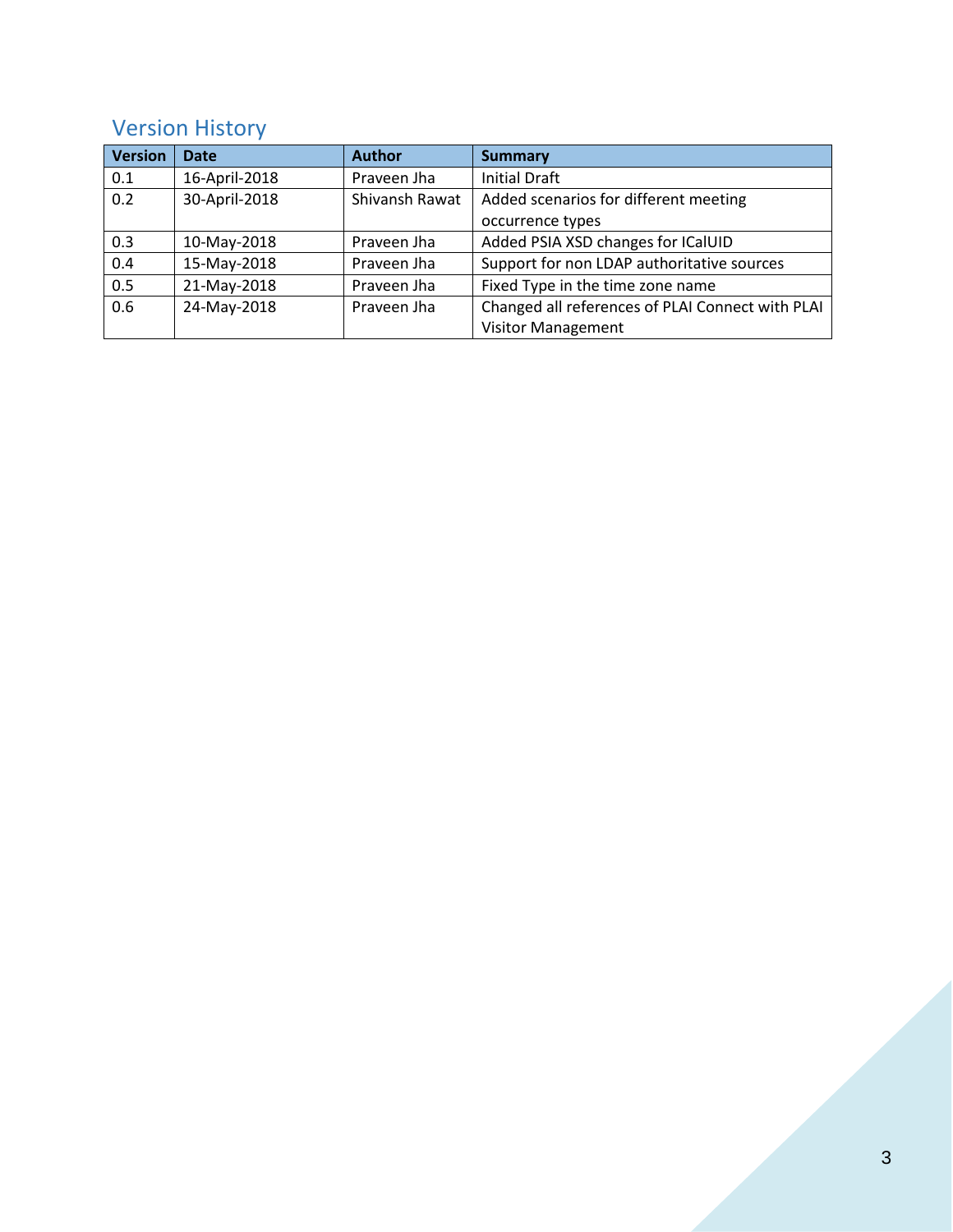## <span id="page-3-0"></span>Abbreviations used in this document

| <b>PSIA</b>        | Physical Security Interoperability Alliance      |
|--------------------|--------------------------------------------------|
| <b>PLAI</b>        | Physical/Logical Access Interoperability         |
| <b>PACS</b>        | Physical Access Control System                   |
| LDAP <sub>v3</sub> | Lightweight Directory Access Protocol Version 3  |
| <b>REST</b>        | <b>REpresentational State Transfer</b>           |
| <b>CSEC</b>        | PSIA Common Security Service Specification       |
| AS                 | <b>Authoritative Source</b>                      |
| <b>HTTPS</b>       | Hypertext Transport Protocol (HTTP) Secure       |
| <b>VMS</b>         | Visitor Management System                        |
| <b>PVM</b>         | <b>PLAI Visitor Management</b>                   |
| iCalendar/iCal     | Standard file format for meeting requests        |
| xCal               | xCalendar format equivalent for iCalendar (.ics) |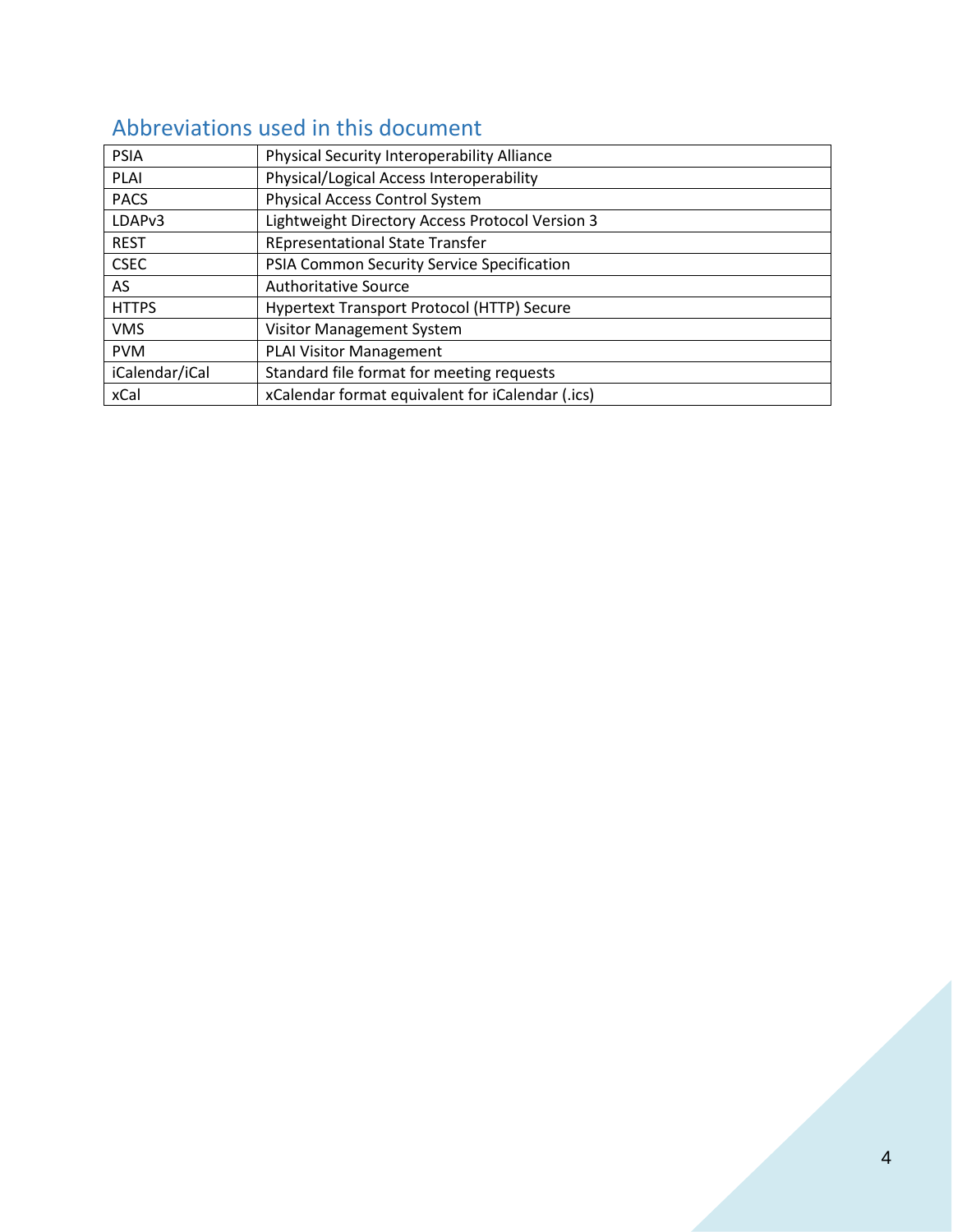## <span id="page-4-0"></span>1. Introduction

**PLAI Visitor Management (PVM)** uses PLAI specification to take a company's employee records from an LDAP v3 compatible system, such as Microsoft Active Directory, or any other authoritative source and syncs them to a Visitor Management System (VMS). The VMS would expose a PLAI endpoint that can be used to sync employee record and handle employee on or off-boarding.

This high level technical document presents use-cases and solutions for corporations that are integrating visitor management system(s) (VMS) and physical access control system(s) (PACS) as an integral part of their strategy for enhanced security across their facility and building perimeter.

This document uses PLAI specifications instead of developing something from scratch.

Corporations that are already using PLAI Agent to sync users and roles with PACS can enhance PLAI Agent to sync changes with VMS without having to install a separate tool.

PLAI Visitor Management should also be made available as a separate application for corporations that wish to use it only for VMS integration. For corporations that don't use an LDAP v3 compatible authoritative source, they would have to build their own agent to sync employee records with VMS.

## <span id="page-4-1"></span>2. Problem Statement

For a corporation that span multiple locations, people often need to travel from one office location to another. These locations might span different geographies. Each of these office locations might have different visitor management system in place, which is a hindrance in smooth movement of employees. The absence of any system integration requires visitor information to be manually entered in multiple VMS systems, creating redundancy and potentially increasing visitor registration time.

With PLAI Visitor Management, employees can schedule access to remote locations with the ease of sending calendar invite. PLAI compatible VMS system would understand the calendar invite used by popular messaging systems such as Microsoft Outlook, Google Gmail, and many others.

iCalendar is a standard file format which allows Internet users to send meeting requests and tasks to other Internet users by sharing or sending files in this format through various methods. The files usually have an extension of .ics.

VMS would process this iCalendar meeting request and provide visitor access to the employee, which would allow time bound easy movement of employees.

## <span id="page-4-2"></span>3. High Level Flow

PLAI Visitor Management uses the PLAI specification, published by the Physical Security Interoperability Alliance (PSIA) to synchronize employee data from a company's authoritative source with Visitor Management System.

This authoritative source can be any LDAP v3 system such as Microsoft Active Directory or any HR system. Key employee data is pushed to VMS such as their objectguid (for future references), name, and email, which then appear in VMS as a visitor record available for assigning credentials.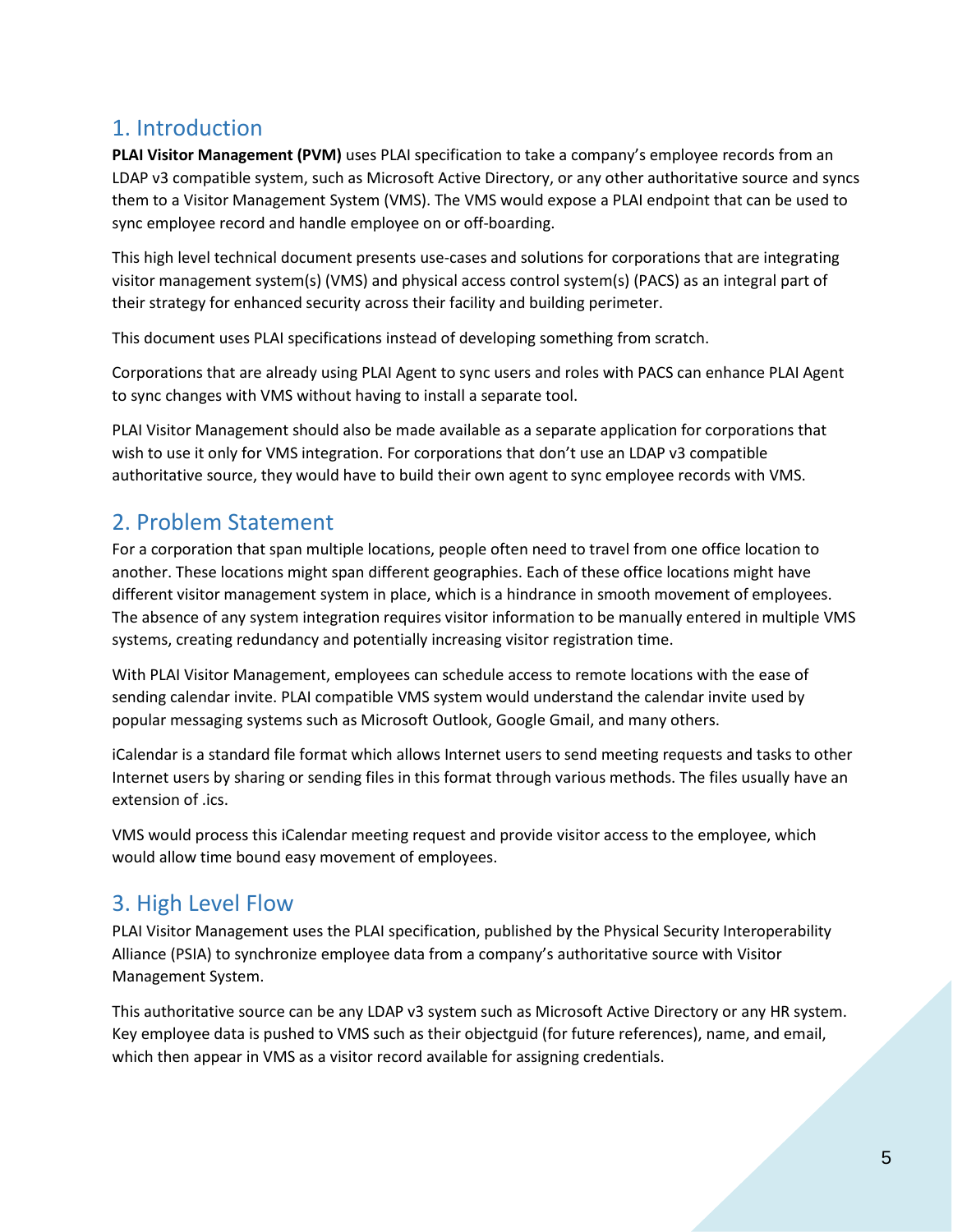The transmission of the employee's email address is important as VMS requires an accurate and current email address from the authoritative source to facilitate visitor access.



- 6.1.VMS would expose a public facing (internet accessible) endpoint implementing PLAI Visitor Management profile that would allow PLAI Visitor Management Agent to sync any changes.
- 6.2.PLAI Visitor Management Agent would be installed on the customer's premise or within the customer's cloud on a PC that can access the Authoritative Source (PLAI Visitor Management agent only requires read permissions).
- 6.3.PLAI Visitor Management Agent would poll authoritative source of any changes.
- 6.4.Any changes would be securely transmitted via a REST web service secured using HTTPS (TLS 1.2+) pushed to all the registered VMS.

## <span id="page-5-0"></span>4. Visitor access flow

#### <span id="page-5-1"></span>4.1 Prerequisite

Corporations needs to setup distinct email address for each location. For example, a corporation with office locations in New York and Chicago needs to set-up separate email for each location, like [VisitNewYork@contoso.com](mailto:VisitNewYork@contoso.com) an[d VisitChicago@contoso.com.](mailto:VisitChicago@contoso.com)

Or they can set-up a single email for visitor access (e.g. [visitor@contoso.com\)](mailto:visitor@contoso.com) with the "LOCATION" attribute provided in .ics file to identify the visiting office location. In this case the "LOCATION" attribute of .ics file would have address of their New York or Chicago office as the case might be.

If the credential holder plans to visit another office location and require visitor access, they need to create a new meeting invite.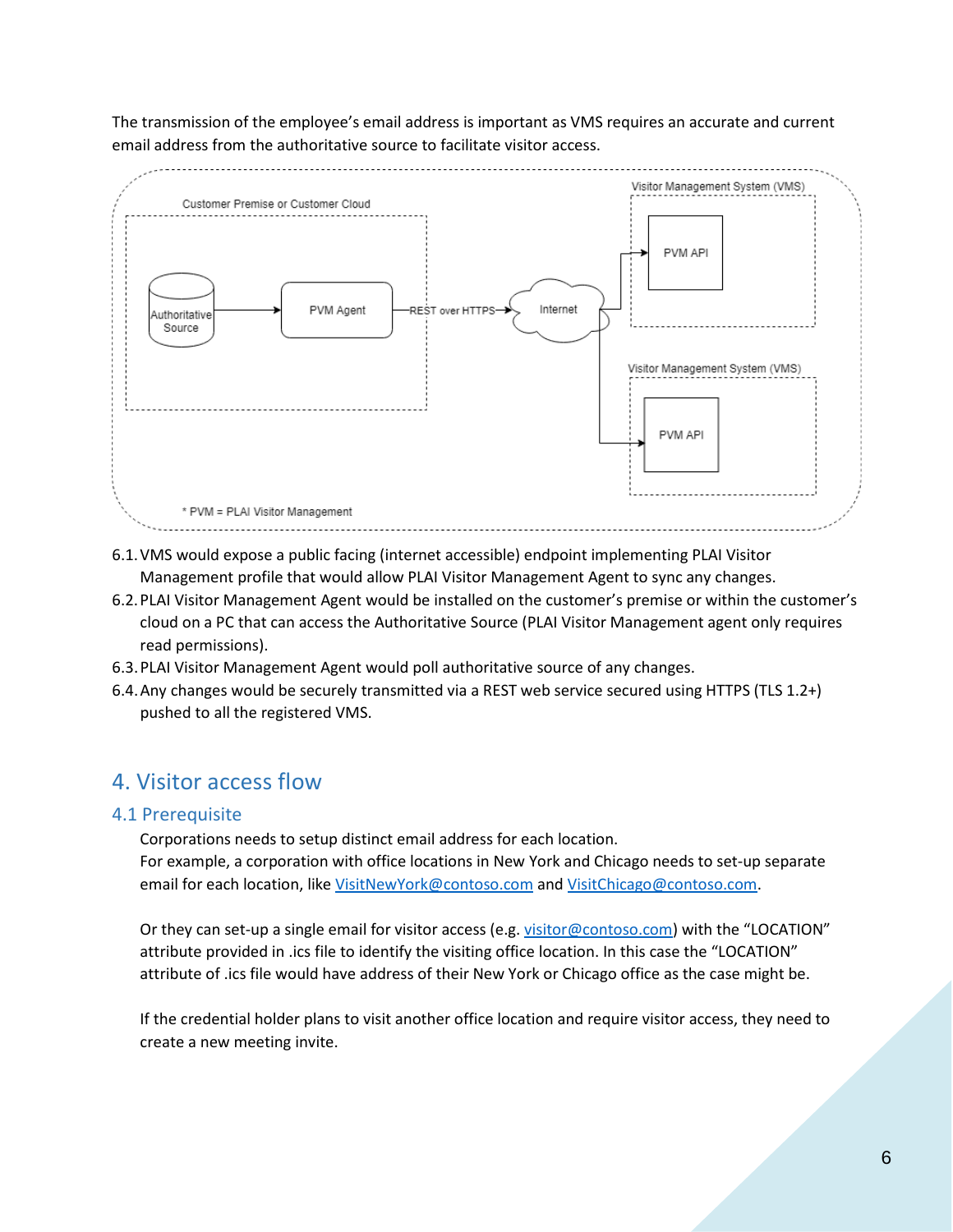### <span id="page-6-0"></span>4.2 Example use case

Contoso Inc. has offices in New York and Chicago and has setup PLAI Visitor Management. John Doe is an employee of New York office. With PLAI Visitor Management, the employee basic information is shared with the VMS at their New York and Chicago offices.

John is now planning to visit Chicago office. If Contoso Inc. has separate email address created for each location, John can send an email to [VisitChicago@contoso.com](mailto:VisitChicago@contoso.com) though Outlook or any other email client they use.

The HR or visitor management software at Contoso Inc. would send the iCalendar (.ics file) of this meeting to PLAI Visitor Management API implemented by the VMS system at their Chicago office. The VMS system would then allow visitor access to John to their Chicago office.

If additional level of authentication is required, the VMS can trigger an automated email to authorizer of the building for them to confirm the visit before access is granted to John.

## <span id="page-6-1"></span>5. Detailed Workflow

- PLAI Visitor Management Agent Setup (one time): Admin, typically IT, initially uses configuration manager to define connection settings and filters to get users from LDAP v3 or any other HR system. PLAI Visitor Management Agent would communicate with LDAP or HR system with the settings provided by configuration manager and pull any changes.
- Any modification would be updated in local database.
- PLAI Visitor Management Agent would notify all the registered VMS of any changes like a new user added, a user updated or deleted.
- VMS service would GET updates from Authoritative Source.

## <span id="page-6-2"></span>6. Reuse of existing PSIA specifications

These resources are already part of PLAI profile and has been reused in PLAI Visitor Management profile.

## <span id="page-6-3"></span>6.1 Service Model

PLAI Visitor Management Agent and PLAI Visitor Management API (web service) would use **REpresentational State Transfer** (REST) architecture with XML as the format for data exchange.

HTTPS with basic authentication would be used to support privacy of data. IP based restrictions can be applied at each end point to further enhance the security.

Following resources from Service Model specification would be reused in PLAI profile.

| <b>Resource</b>   | <b>GET</b> | <b>PUT</b> | <b>POST</b> | <b>DELETE</b> |
|-------------------|------------|------------|-------------|---------------|
| /PSIA/index       |            |            |             |               |
| /PSIA/indexr      |            |            |             |               |
| /PSIA/profile     |            |            |             |               |
| /PSIA/description |            |            |             |               |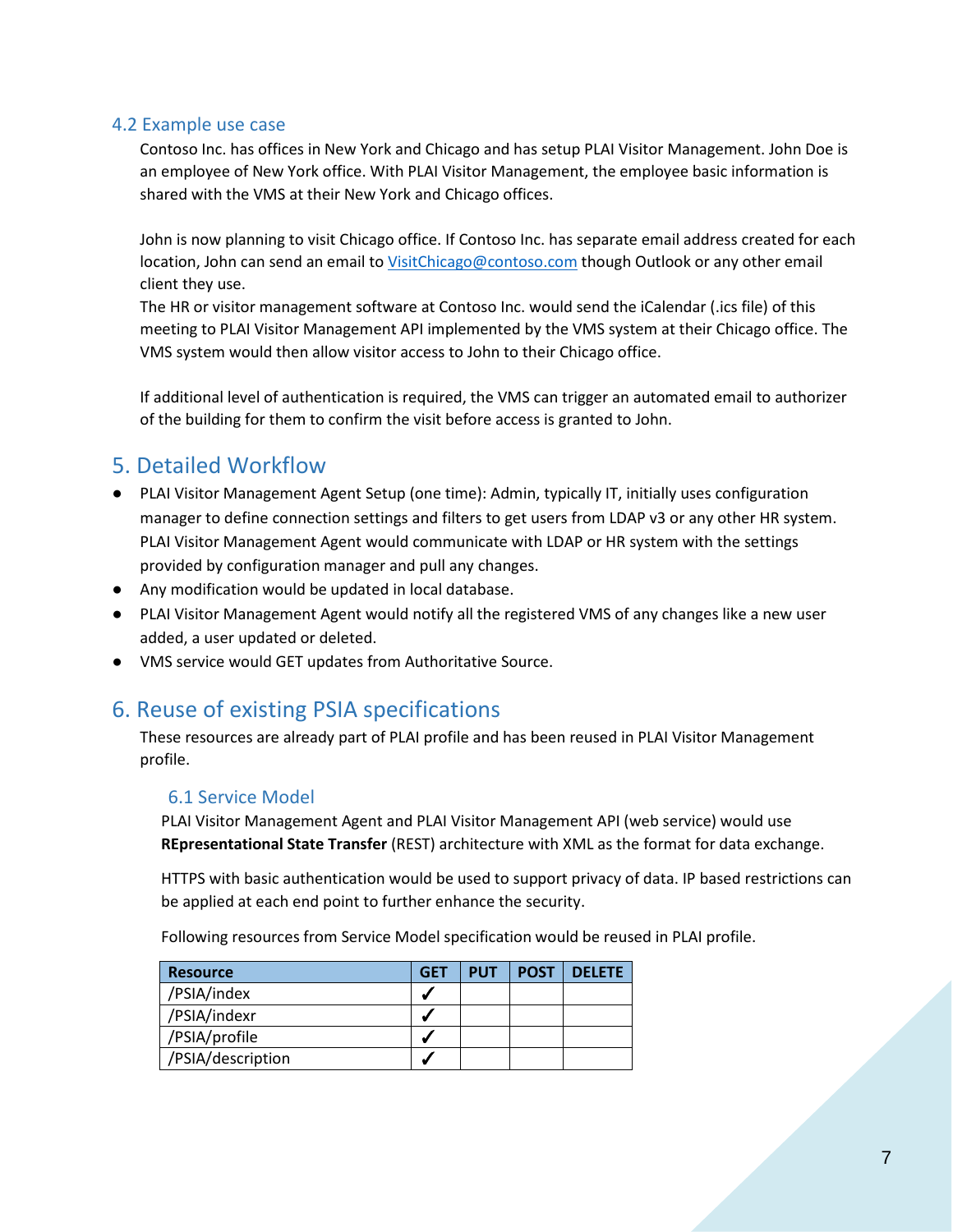## <span id="page-7-0"></span>6.2. CSEC

Following resources from CSEC specification would be reused in PLAI.

| <b>Resources</b>                  | <b>GET</b> | <b>PUT</b> | <b>POST   DELETE</b> |
|-----------------------------------|------------|------------|----------------------|
| /PSIA/CSEC/deviceOwnership        |            |            |                      |
| /PSIA/CSEC/deviceOwnership/scope  |            | √          |                      |
| /PSIA/CSEC/deviceOwnership/status |            |            |                      |

(Note: Mandatory **Index** and **Description** resource would be supported by each service)

### <span id="page-7-1"></span>6.3. Area Control

Following resources from PSIA Area Control specification would be reused:

| <b>Resources</b>                                                                      | <b>GET</b> | <b>PUT</b> | <b>POST   DELETE</b> |
|---------------------------------------------------------------------------------------|------------|------------|----------------------|
| /PSIA/AreaControl/CredentialHolders/info/ <credentialholderid></credentialholderid>   |            |            |                      |
| pSIA/AreaControl/CredentialHolders/state/ <credentialholderid>  </credentialholderid> |            |            |                      |

(Note: Mandatory **Index** and **Description** resource would be supported by each service)

## <span id="page-7-2"></span>7. New resources for PLAI Visitor Management profile

| <b>Resources</b>               |  | <b>PUT   POST  </b> | <b>DELETE</b> |
|--------------------------------|--|---------------------|---------------|
| /PSIA/AreaControl/Meeting/info |  |                     |               |

### <span id="page-7-3"></span>7.1. /PSIA/AreaControl/Meeting/info

| <b>URI</b>      | /PSIA/AreaControl/Meeting/info |                                                                               | Resource<br><b>Type</b> |                                   |  |
|-----------------|--------------------------------|-------------------------------------------------------------------------------|-------------------------|-----------------------------------|--|
| <b>Function</b> |                                | Used to create a new meeting request or to update an existing meeting request |                         |                                   |  |
| <b>Methods</b>  | <b>Query String(s)</b>         | <b>Inbound Data</b>                                                           |                         | <b>Return Result</b>              |  |
| <b>GET</b>      |                                |                                                                               |                         | <icalendar></icalendar>           |  |
| <b>PUT</b>      |                                | <icalendar></icalendar>                                                       |                         | <responsestatus></responsestatus> |  |
| <b>PUT</b>      |                                | iCalendar (.ics) file                                                         |                         |                                   |  |
| <b>DELETE</b>   |                                |                                                                               |                         | <responsestatus></responsestatus> |  |

#### **Notes:**

To uniquely identify a meeting, each meeting calendar invite (.ics file) should mandatorily have a UID that conforms to RFC 2445.

**Sample .ics file content (the content type of attached .ics file should be "text/calendar")**

BEGIN:VCALENDAR

… BEGIN:VEVENT CREATED:20180419T021727Z DTEND;TZID=US/Pacific:20180515T110000 DTSTAMP:20180419T021727Z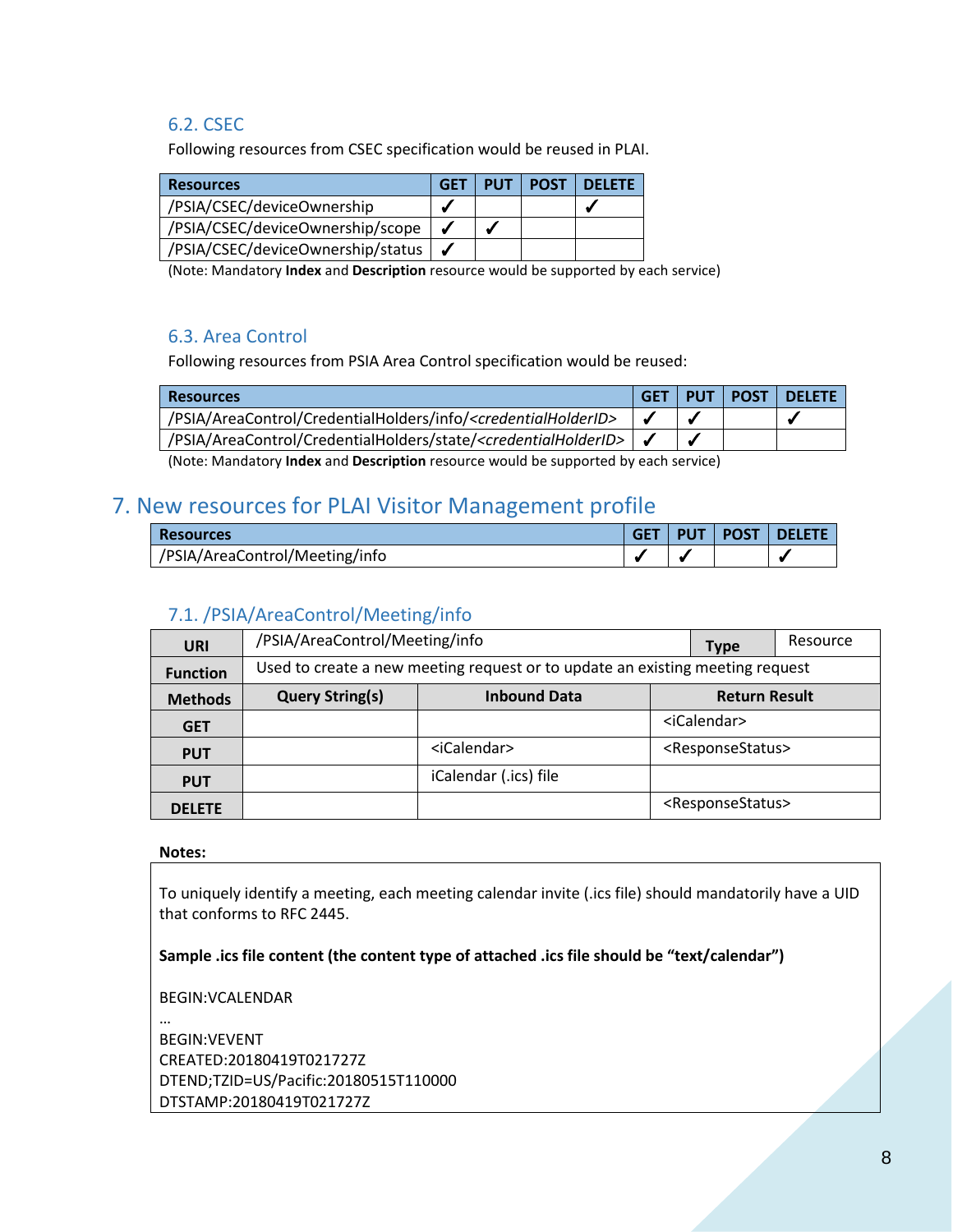```
LAST-MODIFIED:20180419T021727Z
RRULE:FREQ=DAILY;UNTIL=20180519T035959Z
SEQUENCE:0
SUMMARY:Meeting
TRANSP:OPAQUE
UID:21B97459-D97B-4B23-AF2A-E2759745C299
END:VEVENT
END:VCALENDAR
Sample XML:
<icalendar xmlns="urn:ietf:params:xml:ns:icalendar-2.0">
   <vcalendar>
       <properties>
        <calscale>
        <text>GREGORIAN</text>
        </calscale>
        <prodid>
        <text>-//Example Inc.//Example Calendar//EN</text>
        </prodid>
        <version>
        <text>2.0</text>
        </version>
       </properties>
       <components>
        <vevent>
        <properties>
        <organizer>
               <text>Organizer@Contoso.com</text>
        </organizer>
        <summary>
              <text>Subject</text>
        </summary>
        <dtstamp>
               <date-time>2008-02-05T19:12:24Z</date-time>
        </dtstamp>
        <tzname>
              <text>PST</text>
        </tzname>
        <dtstart>
               <date>2000-04-04T02:00:00</date>
        </dtstart>
        <dtend >
               <date>2000-04-04T02:30:00</date>
        </dtend>
        <location >
               <text>Location</text>
        </location>
```
DTSTART;TZID=US/Pacific:20180515T100000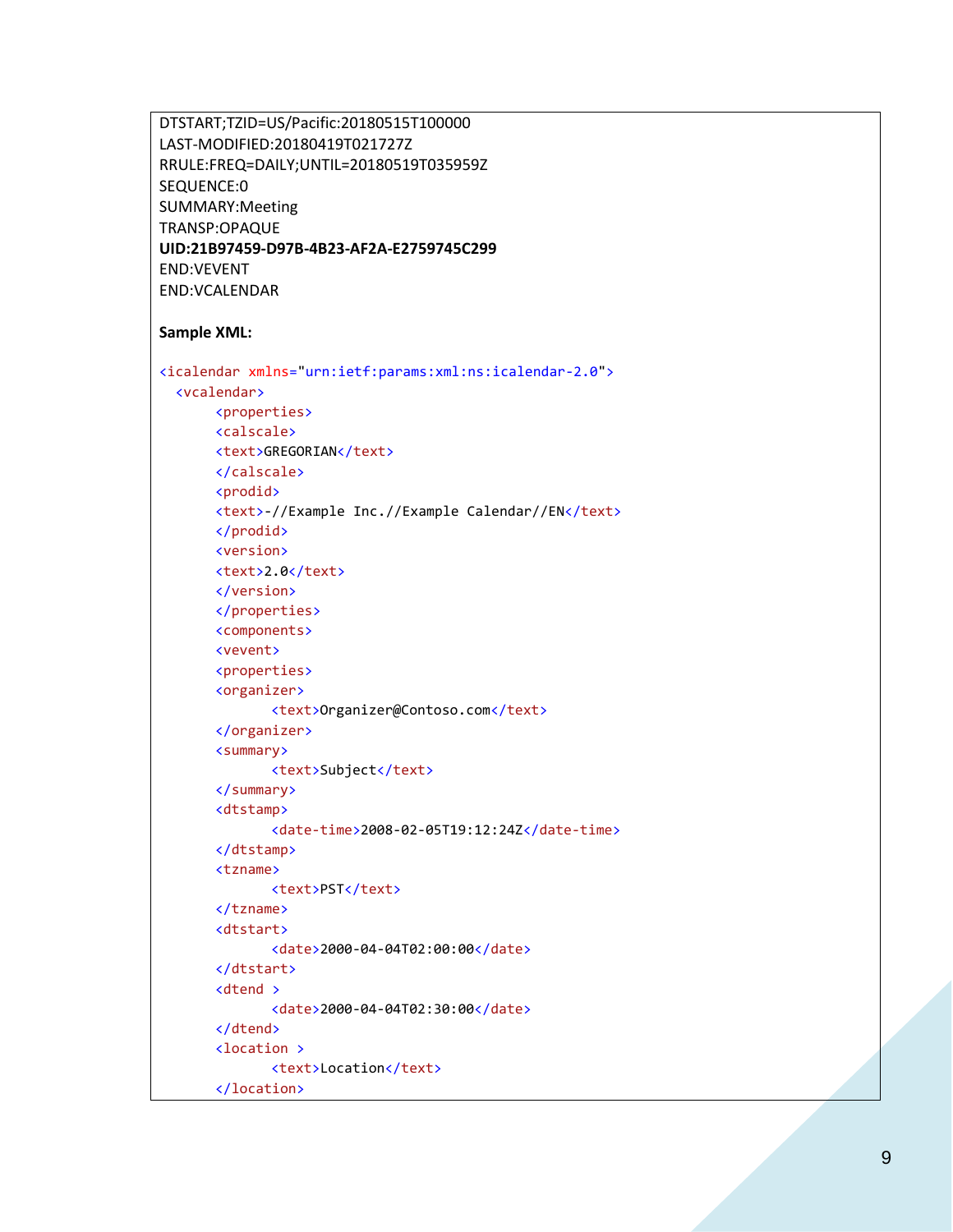```
 <attendee>
                <text>XYZ1@gmail.com</text>
        </attendee>
        <attendee>
                <text>XYZ2@gmail.com</text>
        </attendee>
        <uid>
                <text>4088E990AD89CB3DBB484909</text>
        </uid>
        </properties>
        </vevent>
       </components>
   </vcalendar>
</icalendar>
```
The information of a meeting can be obtained using a GET request passing in the UID. The same meeting can be updated using a PUT request either passing in the .ics file again or using XML data. A meeting can be deleted by issuing a DELETE request with the UID in URI.

## <span id="page-9-0"></span>8. Workflow scenarios

Below are the different workflow scenarios and how these would be handled.

### <span id="page-9-1"></span>8.1. A new credential holder is added in LDAP/HR system.

PLAI Visitor Management Agent call PUT to /PSIA/AreaControl/CredentialHolders/info and pass the credential holder information to all the registered VMS. The mandatory information that needs to be passed to VMS are the ObjectGUID (LDAP unique identifier), Email, Last Name (Surname) and First Name (GivenName).

```
<CredentialHolderInfo version="1.0" xmlns="urn:psialliance-org">
  <ID>0</ID>
  <UID>{e58bae7a-06c8-4283-90e0-82ccf2a4b114}</UID>
  <Name>Doe, John</Name>
  <GivenName>John</GivenName>
  <Surname>Doe</Surname>
  <State>Active</State>
  <RoleIDList />
  <AttributeList>
       <Attribute>
       <Name>/psialliance.org/AreaControl.CredentialHolderAttribute/Email</Name>
       <Value>John.Doe@contoso.com</Value>
       </Attribute>
   </AttributeList>
 </CredentialHolderInfo>
```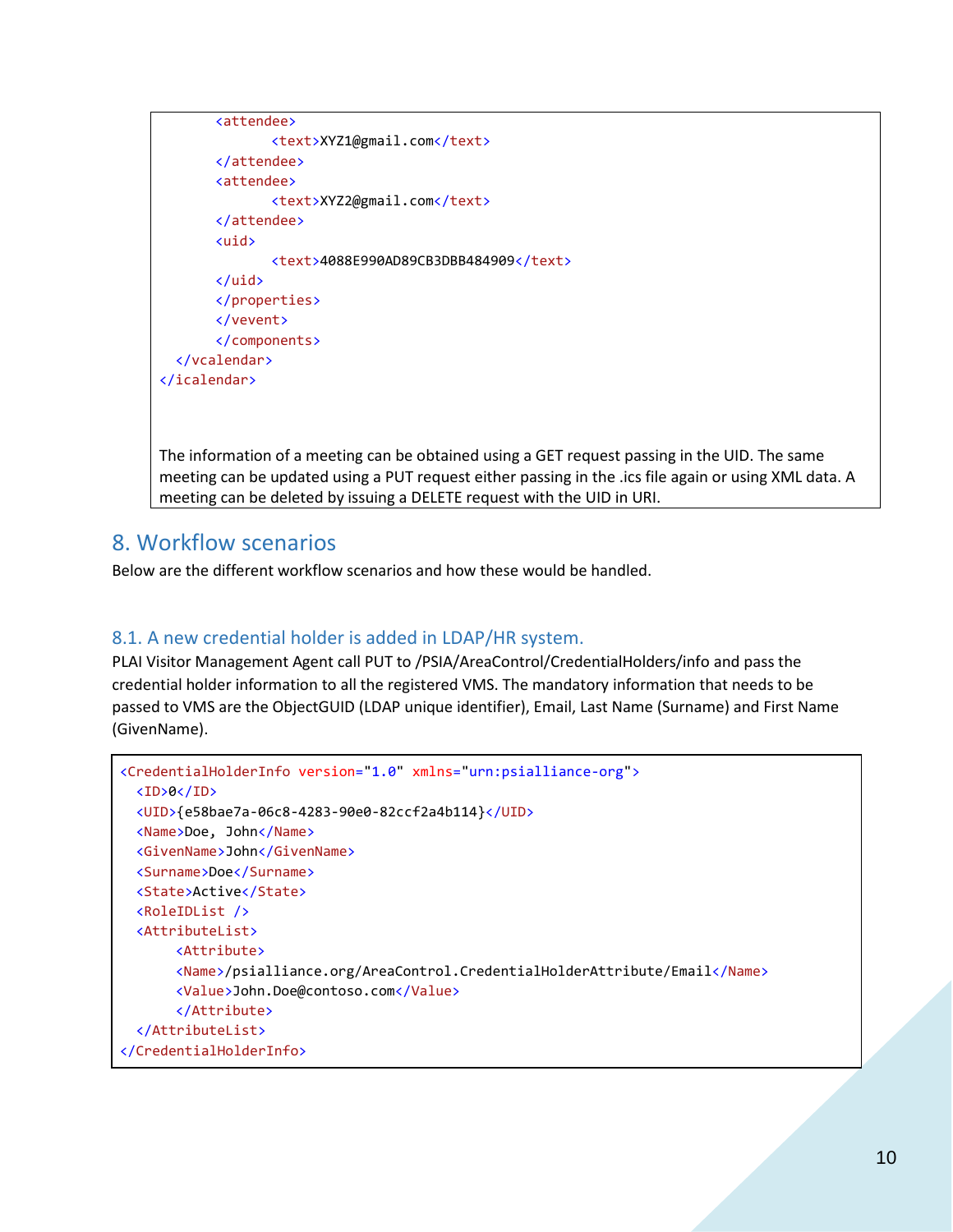## <span id="page-10-0"></span>8.2. Credential holder record updated

PLAI Visitor Management agent would call PUT to /PSIA/AreaControl/CredentialHolders/info to update credential holder record in VMS.

## <span id="page-10-1"></span>8.3. Credential holder deleted from LDAP/HR system

PLAI Visitor Management agent would call DELETE to /PSIA/AreaControl/CredentialHolders/info/{GUID} to delete credential holder record from VMS.

## <span id="page-10-2"></span>8.4. A new meeting invite created by a credential holder.

PLAI Visitor Management Agent call PUT to /PSIA/AreaControl/Meeting/info and pass the meeting information to the registered VMS. Meeting invite would be sent to VMS either as .ics file (as file attachment) or passing the XML document.

The information would be in XML format as shown below.

```
<icalendar xmlns="urn:ietf:params:xml:ns:icalendar-2.0">
   <vcalendar>
       <properties>
        <calscale>
       <text>GREGORIAN</text>
        </calscale>
        <prodid>
        <text>-//Example Inc.//Example Calendar//EN</text>
        </prodid>
        <version>
        <text>2.0</text>
        </version>
       </properties>
       <components>
        <vevent>
        <properties>
        <organizer>
               <text>Organizer@Contoso.com</text>
        </organizer>
        <summary>
               <text>Subject</text>
        </summary>
        <dtstamp>
               <date-time>2008-02-05T19:12:24Z</date-time>
        </dtstamp>
        <tzname>
              <text>PST</text>
        </tzname>
        <dtstart>
               <date>2000-04-04T02:00:00</date>
        </dtstart>
        <dtend >
               <date>2000-04-04T02:30:00</date>
        </dtend>
```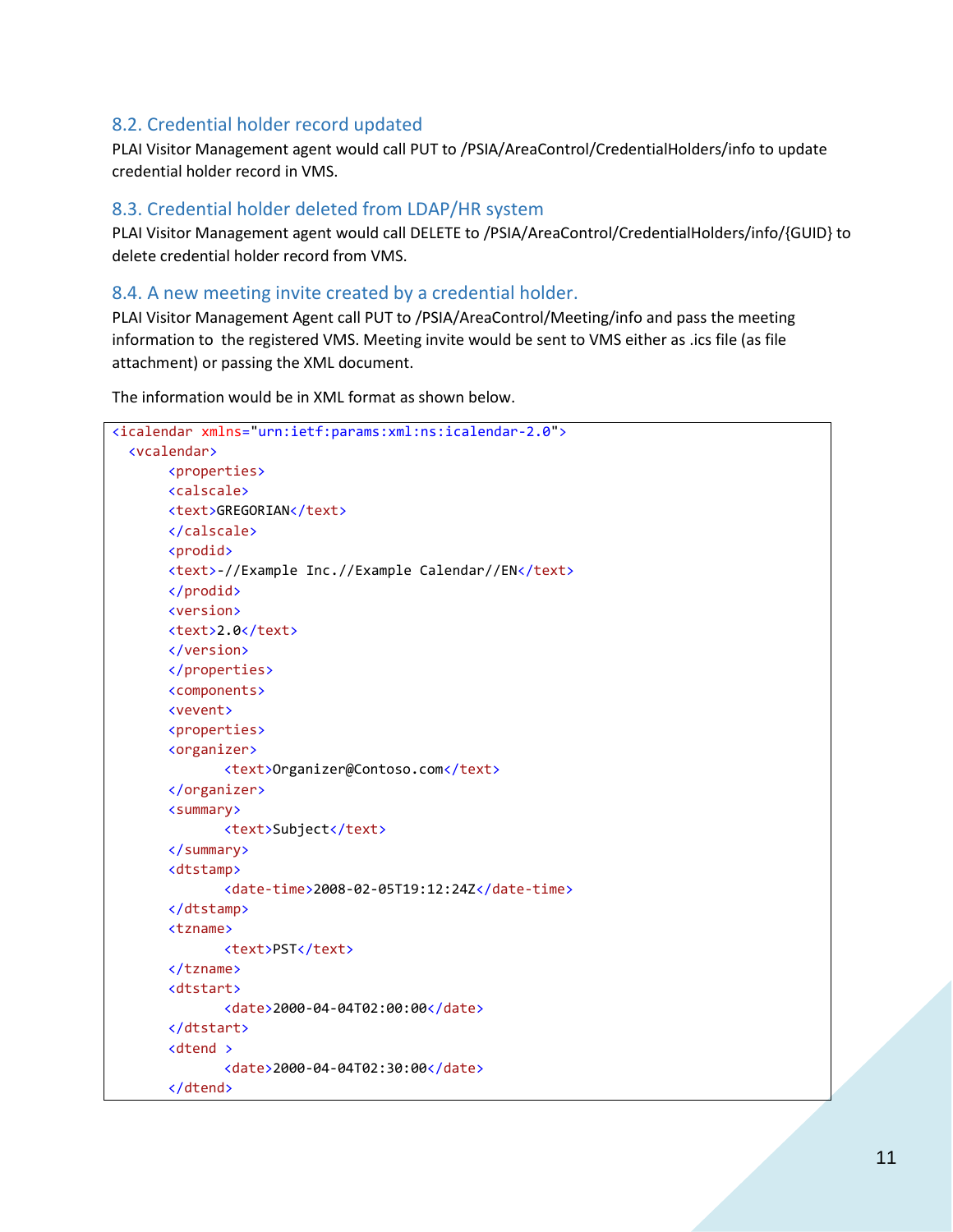```
 <location >
                <text>Location</text>
        </location>
        <attendee>
                <text>XYZ1@gmail.com</text>
        </attendee>
        <attendee>
                <text>XYZ2@gmail.com</text>
        </attendee>
        <uid>
                <text>4088E990AD89CB3DBB484909</text>
        </uid>
        </properties>
        </vevent>
       </components>
   </vcalendar>
</icalendar>
```
### <span id="page-11-0"></span>8.5. A recurring meeting which will be recurring weekly.

PLAI Visitor Management agent would call PUT to /PSIA/AreaControl/Meeting/info to pass the meeting information to the registered VMS. The below meeting Occurs every 3 weeks on Sunday, Tuesday, and Friday for 10 recurrences.

```
<icalendar xmlns="urn:ietf:params:xml:ns:icalendar-2.0">
   <vcalendar>
       <properties>
        <calscale>
        <text>GREGORIAN</text>
        </calscale>
        <prodid>
        <text>-//Example Inc.//Example Calendar//EN</text>
        </prodid>
        <version>
       <text>2.0</text>
        </version>
       </properties>
       <components>
        <vevent>
        <properties>
        <organizer>
               <text>Organizer@Contoso.com</text>
        </organizer>
        <summary>
              <text>Subject</text>
        </summary>
        <dtstamp>
```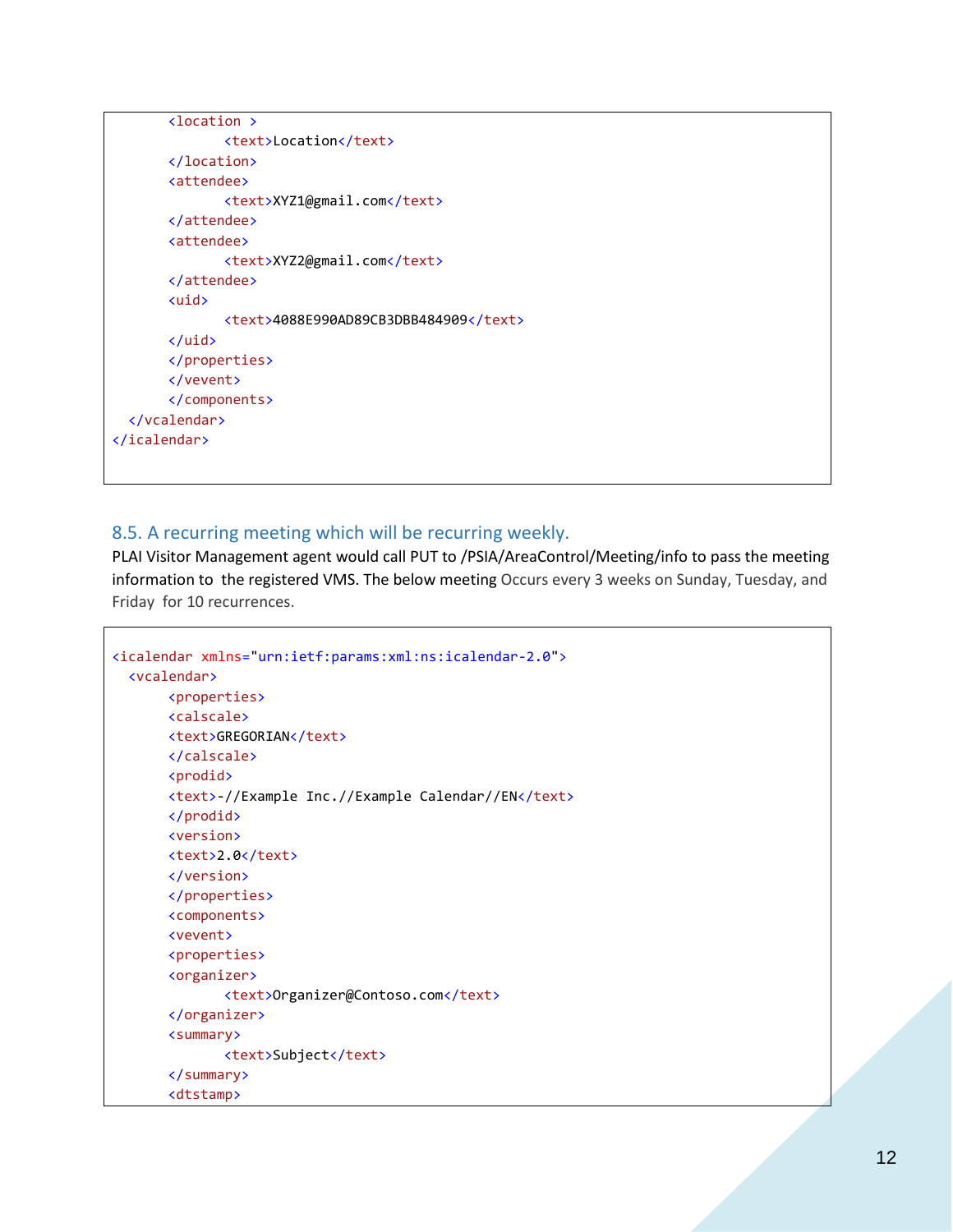```
 <date-time>2008-02-05T19:12:24Z</date-time>
        </dtstamp>
        <tzname>
               <text>PST</text>
        </tzname>
        <dtstart>
                <date>2000-04-04T02:00:00</date>
        </dtstart>
        <dtend >
                <date>2000-04-04T02:30:00</date>
        </dtend>
        <location >
                <text>Location</text>
        </location>
        <attendee>
                <text>XYZ1@gmail.com</text>
        </attendee>
        <attendee>
                <text>XYZ2@gmail.com</text>
        </attendee>
        <uid>
                <text>4088E990AD89CB3DBB484909</text>
        </uid>
           <rrule>
                <recur>
                <freq>Weekly</freq>
                <byday>SU,TU,FR</byday>
                <interval>3</interval>
                 <count>10</count>
               </recur>
        </rrule>
        </properties>
        </vevent>
       </components>
   </vcalendar>
</icalendar>
```
## <span id="page-12-0"></span>8.6. A recurring meeting which will be recurring Daily.

PLAI Visitor Management agent would call PUT to /PSIA/AreaControl/Meeting/info to pass the meeting information to the registered VMS.The sample XML is shown below for meeting occurring every 3 days for 5 recurrences. Count is the number of recurrences.

```
<icalendar xmlns="urn:ietf:params:xml:ns:icalendar-2.0">
  <vcalendar>
      <properties>
       <calscale>
```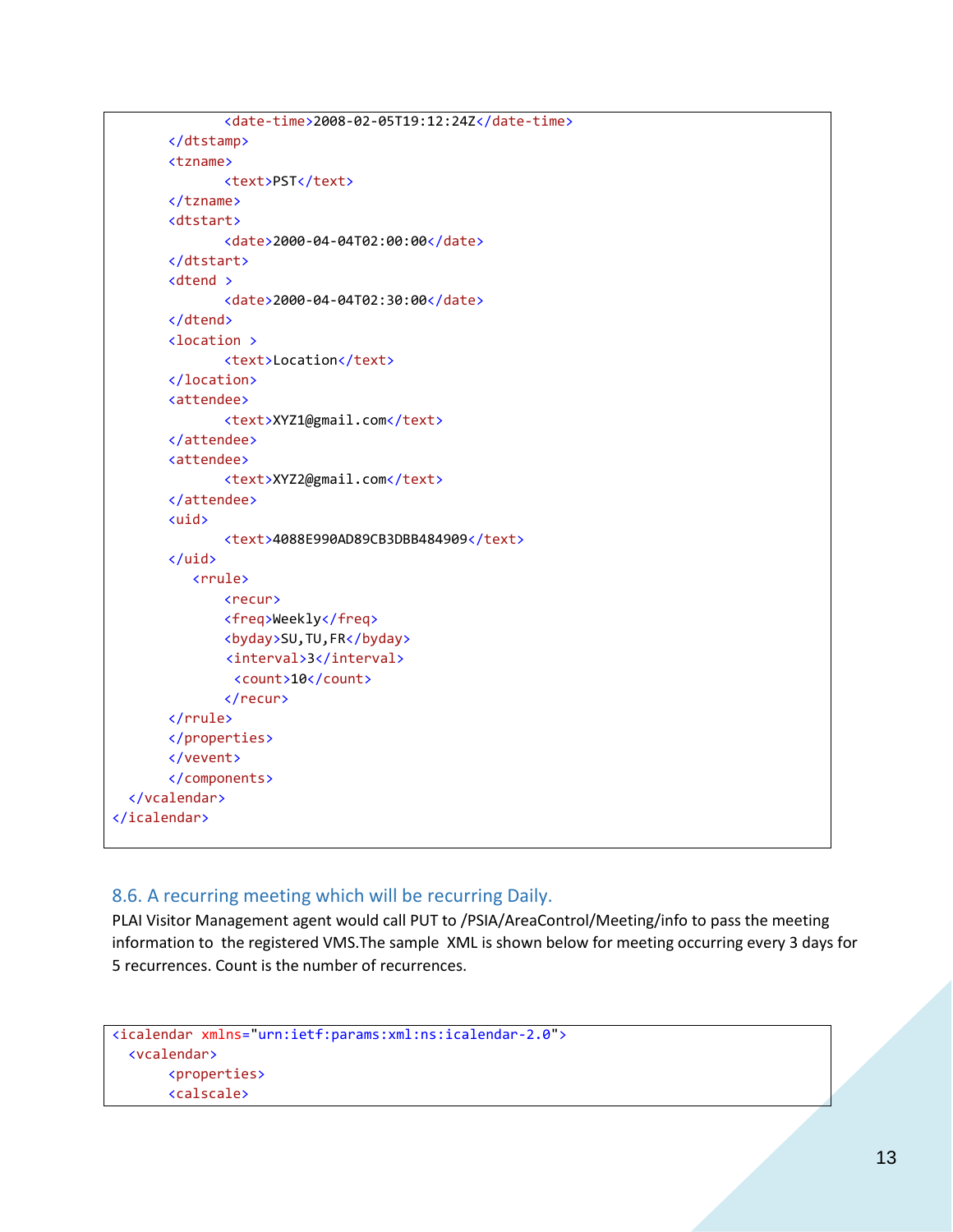```
<text>GREGORIAN</text>
 </calscale
>
      <prodid
>
      <text
>
-//Example Inc.//Example Calendar//EN</text
>
 </prodid
>
      <version
>
      <text>2.0</text>
 </version
>
      </properties
>
      <components
>
      <vevent
>
      <properties
>
      <organizer
>
             <text>Organizer@Contoso.com</text>
 </organizer
>
      <summary
>
             <text
>Subject</text
>
 </summary
>
      <dtstamp
>
             <date-time>2008-02-05T19:12:24Z</date-time>
 </dtstamp
>
      <tzname
>
             <text>PST</text>
 </tzname
>
      <dtstart
>
             <date>2000-04-04T02:00:00</date>
 </dtstart
>
      <dtend
>
             <date>2000-04-04T02:30:00</date>
 </dtend
>
      <location
>
             <text
>Location</text
>
 </location
>
      <attendee
>
             <text
>XYZ1@gmail.com</text
>
 </attendee
>
      <attendee
>
             <text
>XYZ2@gmail.com</text
>
 </attendee
>
      <uid
>
             <text>4088E990AD89CB3DBB484909</text>
 </uid
>
      <rrule
>
             <recur>
             <freq
>DAILY</freq
>
              <interval>3</interval>
              <count
>
5</count
>
Example 2 / recur>
       </rrule> 
 </properties
>
```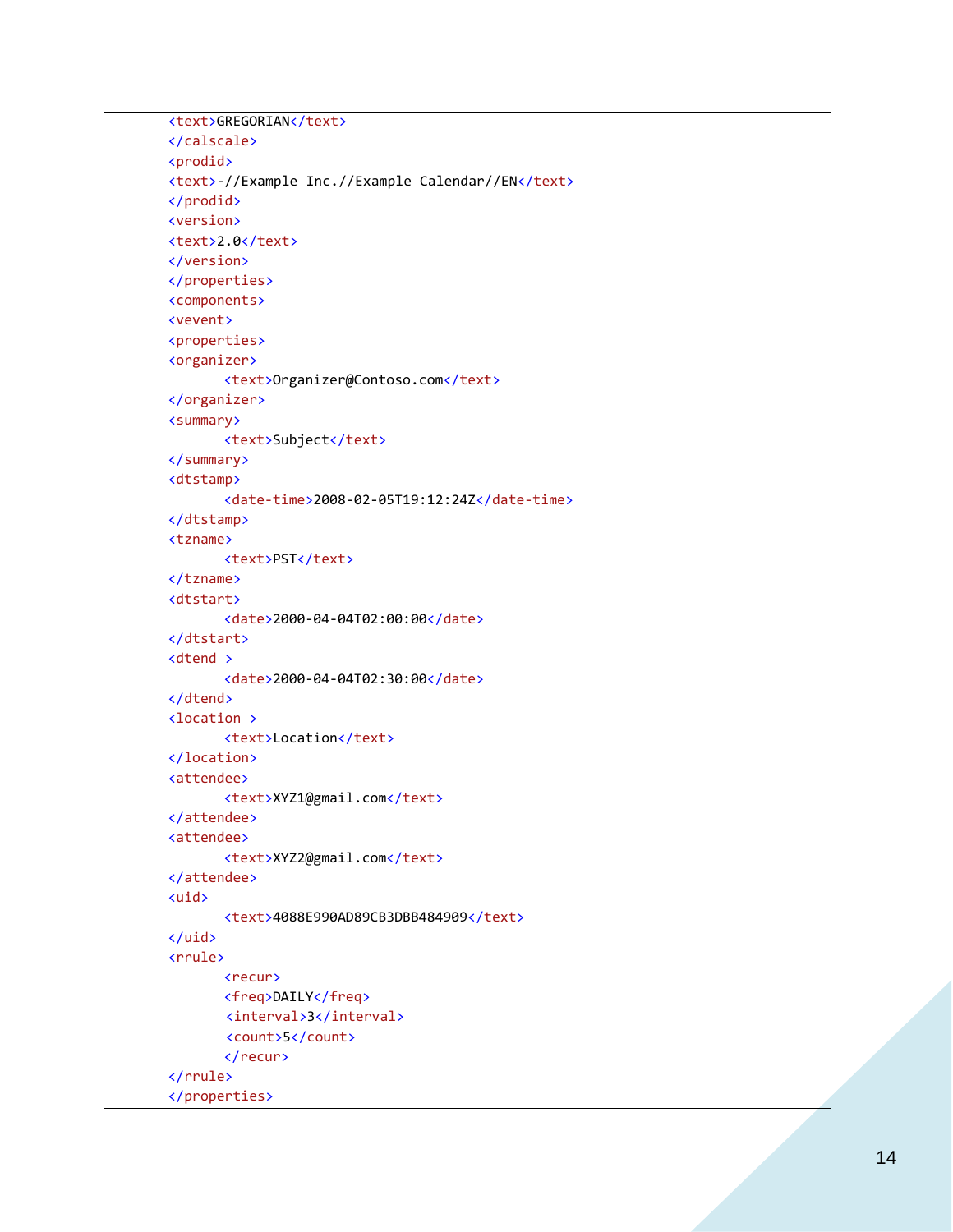```
 </vevent>
       </components>
   </vcalendar>
</icalendar>
```
## <span id="page-14-0"></span>8.7. A recurring meeting which will be recurring monthly on a specific day each month(Absolute monthly).

PLAI Visitor Management agent would call PUT to /PSIA/AreaControl/Meeting/info to pass the meeting information to the registered VMS.The below example Occurs day 8 of every 3 months effective for 10 recurrences.

```
<icalendar xmlns="urn:ietf:params:xml:ns:icalendar-2.0">
   <vcalendar>
       <properties>
        <calscale>
        <text>GREGORIAN</text>
        </calscale>
        <prodid>
        <text>-//Example Inc.//Example Calendar//EN</text>
        </prodid>
        <version>
        <text>2.0</text>
        </version>
       </properties>
       <components>
        <vevent>
        <properties>
        <organizer>
               <text>Organizer@Contoso.com</text>
        </organizer>
        <summary>
              <text>Subject</text>
        </summary>
        <dtstamp>
               <date-time>2008-02-05T19:12:24Z</date-time>
        </dtstamp>
        <tzname>
               <text>PST</text>
        </tzname>
        <dtstart>
                <date>2000-04-04T02:00:00</date>
        </dtstart>
        <dtend >
                <date>2000-04-04T02:00:00</date>
        </dtend>
        <location >
```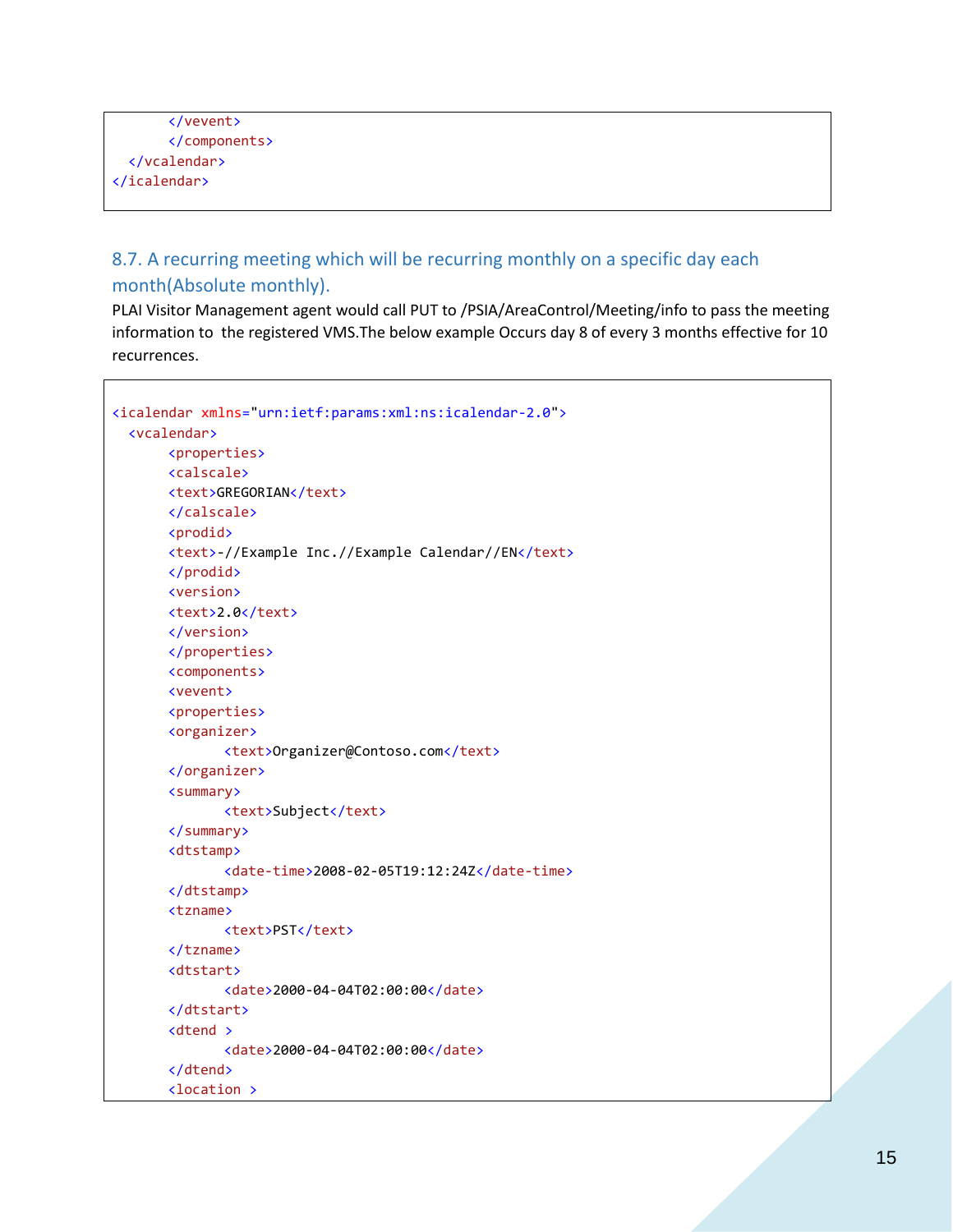```
 <text>Location</text>
              </location>
        <attendee>
                <text>XYZ1@gmail.com</text>
        </attendee>
        <attendee>
                <text>XYZ2@gmail.com</text>
        </attendee>
        <uid>
                <text>4088E990AD89CB3DBB484909</text>
        </uid>
        <rrule>
                <recur>
                <freq>MONTHLY</freq>
                <interval>3</interval >
                <bymonthday>8</bymonthday>
                <count>10</count >
               </recur>
        </rrule>
        </properties>
        </vevent>
       </components>
   </vcalendar>
</icalendar>
```
### <span id="page-15-0"></span>8.8. A recurring meeting which will be recurring monthly(Relative monthly).

PLAI Visitor Management agent would call PUT to /PSIA/AreaControl/Meeting/info to pass the meeting information to the registered VMS. The relative monthly pattern causes an event to repeat on the same day of the week in the same relative position in the month, based on the number of months between each occurrence. The below example, show a meeting occurring Occurs the fourth Tuesday of every 1 month.

```
<icalendar xmlns="urn:ietf:params:xml:ns:icalendar-2.0">
   <vcalendar>
       <properties>
        <calscale>
        <text>GREGORIAN</text>
        </calscale>
        <prodid>
        <text>-//Example Inc.//Example Calendar//EN</text>
        </prodid>
        <version>
        <text>2.0</text>
        </version>
       </properties>
       <components>
        <vevent>
        <properties>
        <organizer>
```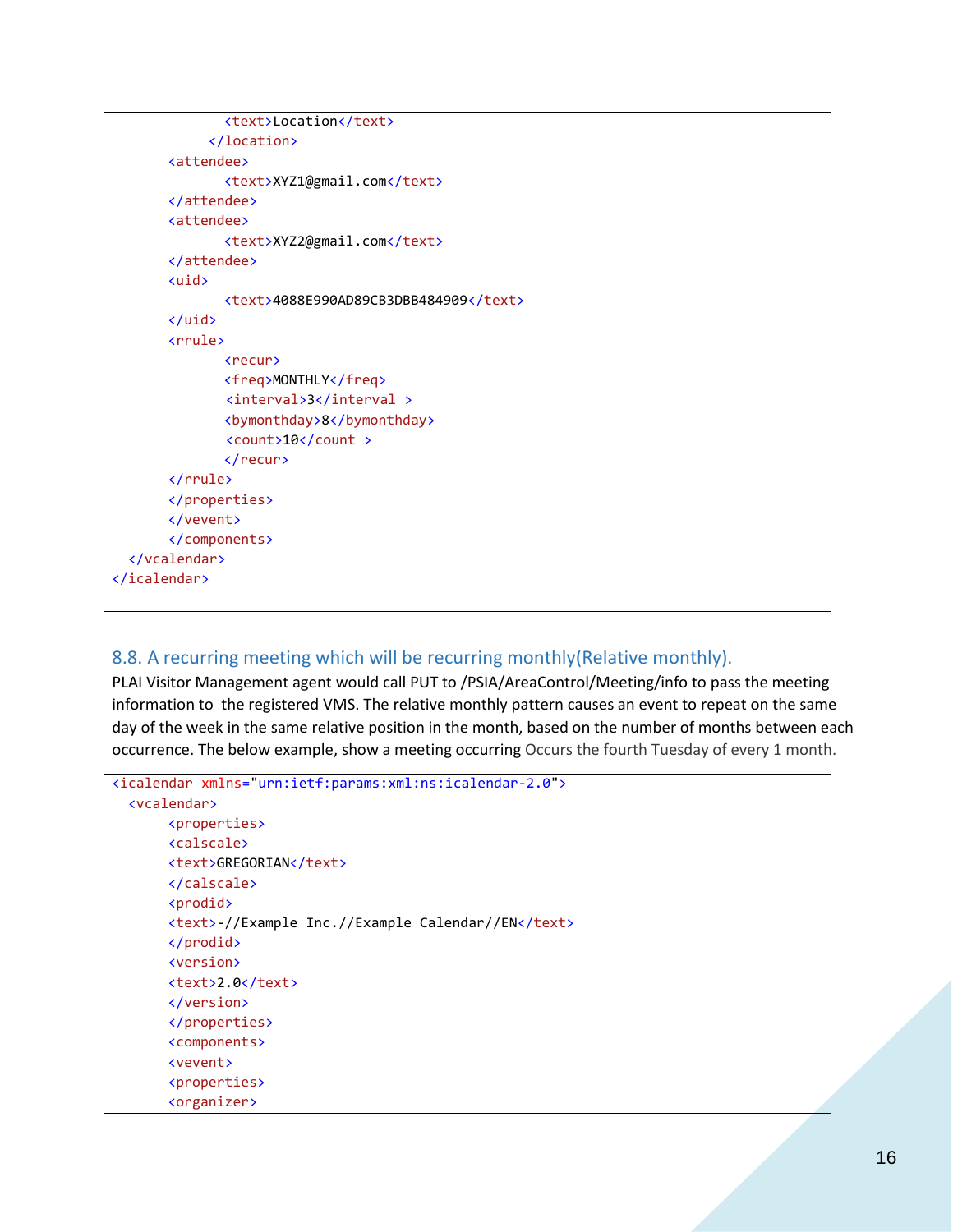```
 <text>Organizer@Contoso.com</text>
        </organizer>
        <summary>
                <text>Subject</text>
        </summary>
        <dtstamp>
                <date-time>2008-02-05T19:12:24Z</date-time>
        </dtstamp>
        <tzname>
              <text>PST</text>
        </tzname>
        <dtstart>
                <date>2000-04-04T02:00:00</date>
        </dtstart>
        <dtend >
                <date>2000-04-04T02:00:00</date>
        </dtend>
        <location >
                <text>Location</text>
        </location>
        <attendee>
                <text>XYZ1@gmail.com</text>
        </attendee>
        <attendee>
                <text>XYZ2@gmail.com</text>
        </attendee>
        <uid>
               <text>4088E990AD89CB3DBB484909</text>
        </uid>
        <rrule>
                <recur>
                <freq>MONTHLY</freq>
                <bysetpos>4</bysetpos>
                <byday>TU</ byday >
                <count>10</ count > 
                </recur>
        </rrule>
        </properties>
        </vevent>
       </components>
   </vcalendar>
</icalendar>
```
## <span id="page-16-0"></span>8.9. A recurring meeting which will be recurring Yearly(Absolute yearly)

PLAI Visitor Management agent would call PUT to /PSIA/AreaControl/Meeting/info to pass the meeting information to the registered VMS.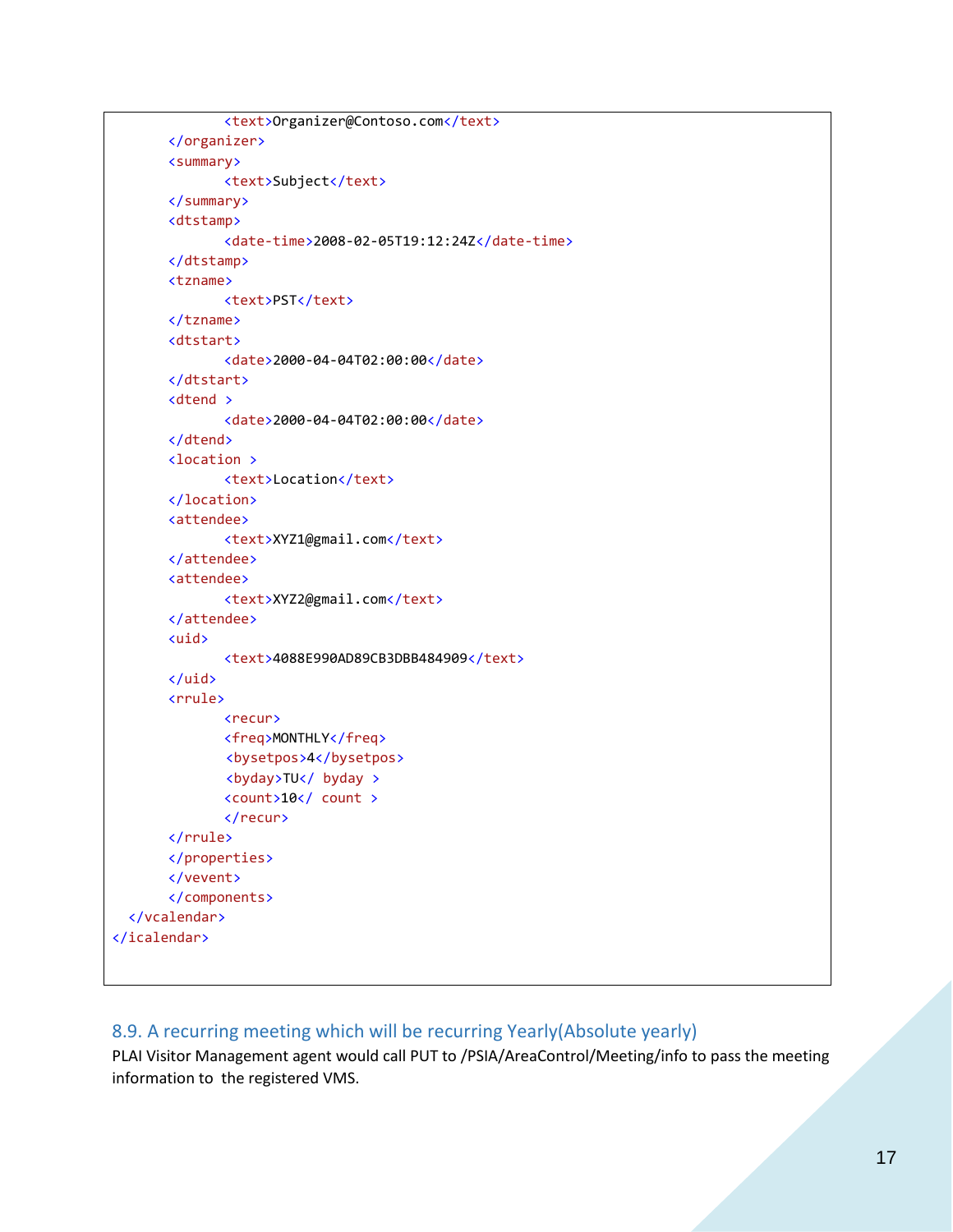The absolute yearly pattern causes an event to repeat on the same month and day based on the number of years between each occurrence. Example below Occurs every 3 years on June 8 for 10 occurrences

```
 <icalendar xmlns="urn:ietf:params:xml:ns:icalendar-2.0">
  <vcalendar>
      <properties>
       <calscale>
       <text>GREGORIAN</text>
       </calscale>
       <prodid>
       <text>-//Example Inc.//Example Calendar//EN</text>
       </prodid>
       <version>
       <text>2.0</text>
       </version>
      </properties>
      <components>
       <vevent>
       <properties>
       <organizer>
              <text>Organizer@Contoso.com</text>
       </organizer>
       <summary>
             <text>Subject</text>
       </summary>
       <dtstamp>
               <date-time>2008-02-05T19:12:24Z</date-time>
       </dtstamp>
       <tzname>
             <text>PST</text>
       </tzname>
       <dtstart>
              <date>2000-04-04T02:00:00</date>
       </dtstart>
       <dtend >
               <date>2000-04-04T02:00:00</date>
       </dtend>
       <location >
               <text>Location</text>
       </location>
       <attendee>
               <text>XYZ1@gmail.com</text>
       </attendee>
       <attendee>
               <text>XYZ2@gmail.com</text>
       </attendee>
       <uid>
               <text>4088E990AD89CB3DBB484909</text>
       </uid>
```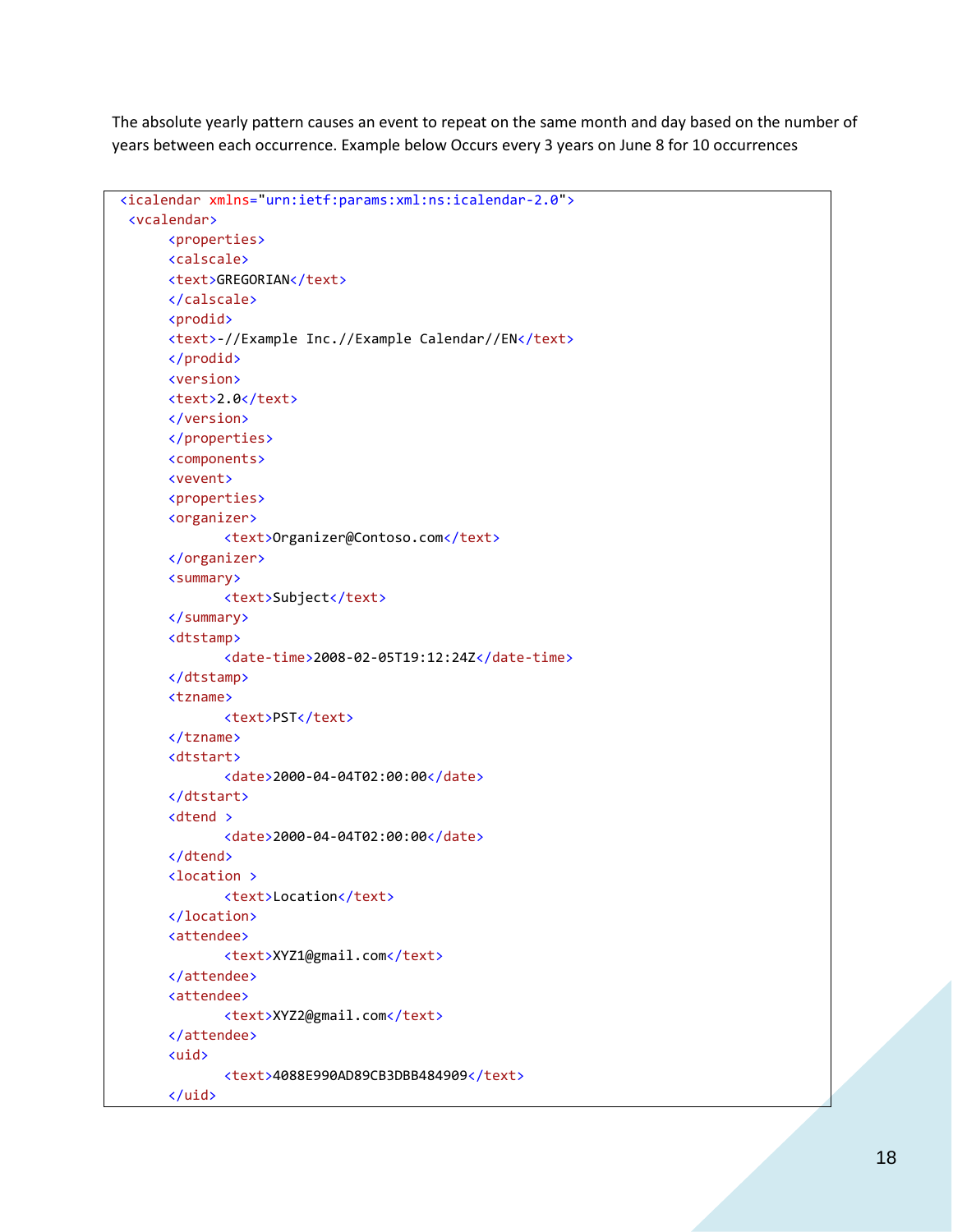| <rrule></rrule>            |
|----------------------------|
| <recur></recur>            |
| <freq>YEARLY</freq>        |
| <interval>3</interval>     |
| <br>bymonthday>8           |
| <br>bymonth>6              |
| <count>10</count>          |
| $\langle$ /recur>          |
| $\langle$ /rrule $\rangle$ |
|                            |
|                            |
|                            |
|                            |
|                            |
|                            |

### <span id="page-18-0"></span>8.10. A recurring meeting XML is sent ,which will be recurring Yearly(Relative yearly)

The relative yearly pattern causes an event to repeat on the same day of the week in the same relative position in a specific month, based on the number of years between each occurrence. For example the below XML shows a meeting Occurs the third Wednesday of May.

```
<icalendar xmlns="urn:ietf:params:xml:ns:icalendar-2.0">
   <vcalendar>
       <properties>
        <calscale>
        <text>GREGORIAN</text>
        </calscale>
        <prodid>
        <text>-//Example Inc.//Example Calendar//EN</text>
        </prodid>
        <version>
        <text>2.0</text>
        </version>
       </properties>
       <components>
        <vevent>
        <properties>
        <organizer>
               <text>Organizer@Contoso.com</text>
        </organizer>
        <summary>
              <text>Subject</text>
        </summary>
        <dtstamp>
               <date-time>2008-02-05T19:12:24Z</date-time>
           </dtstamp>
        <tzname>
              <text>PST</text>
        </tzname>
```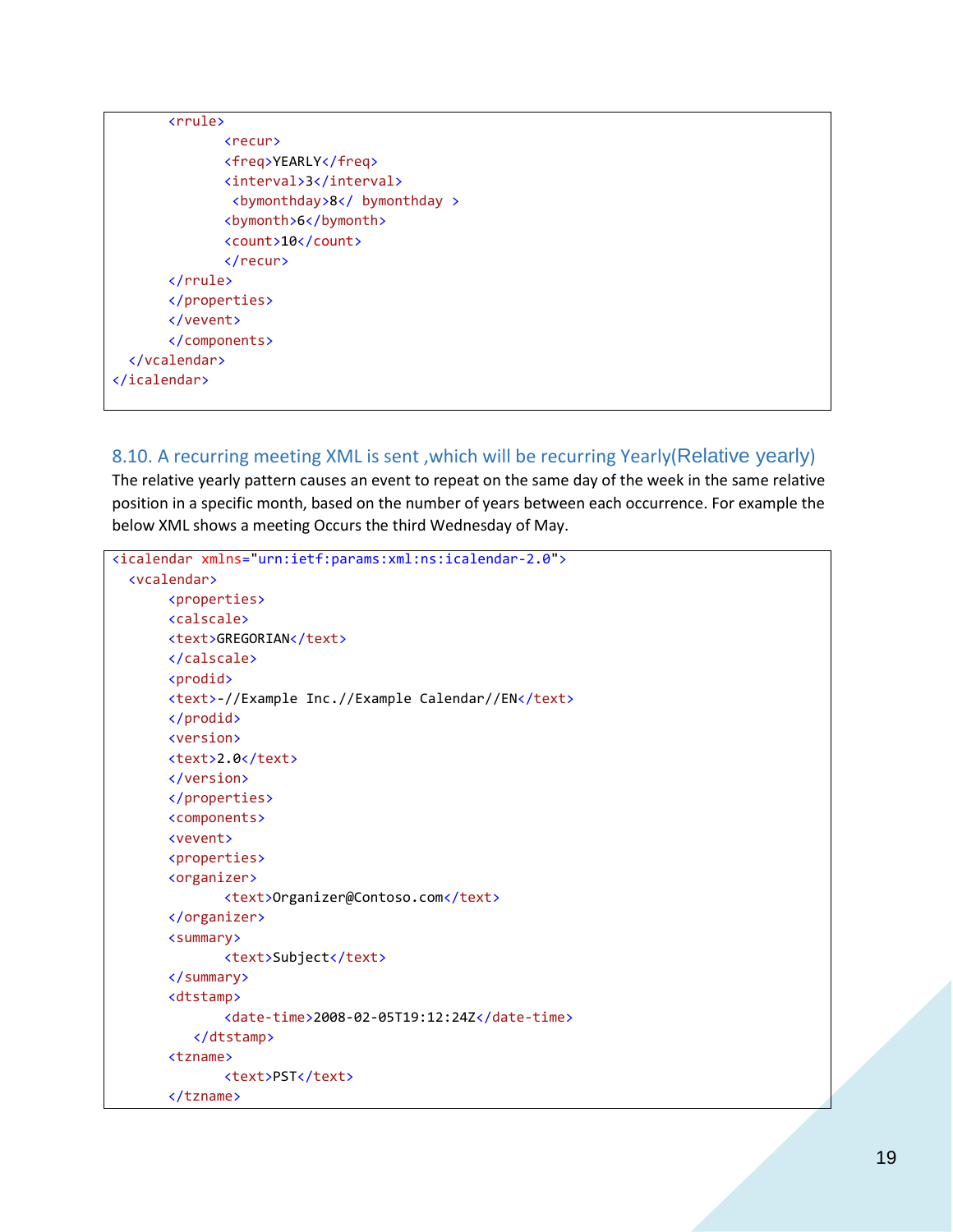```
 <dtstart>
                <date>2000-04-04T02:00:00</date>
        </dtstart>
        <dtend >
                <date>2000-04-04T02:00:00</date>
        </dtend>
        <location >
                <text>Location</text>
        </location>
        <attendee>
                <text>XYZ1@gmail.com</text>
        </attendee>
        <attendee>
                <text>XYZ2@gmail.com</text>
        </attendee>
        <uid>
                <text>4088E990AD89CB3DBB484909</text>
        </uid>
        <rrule>
                <recur>
                <freq>YEARLY</freq>
                <byday>WE</byday>
                <bymonth>5</bymonth>
                <bysetpos>3</ bysetpos >
               </recur>
        </rrule>
        </properties>
        </vevent>
       </components>
   </vcalendar>
</icalendar>
```
## <span id="page-19-0"></span>9. Appendix

Each calendar invite mandatorily requires an UID property[. RFC7986](https://tools.ietf.org/html/rfc7986#section-5.3) provides several suggestions to generate a UID. UID can contain any random string to the max length of 255 characters.

## <span id="page-19-1"></span>9.1. PSIA XSD change

Introduced a new ICalUID type to ReferenceID in psiaCommonTypes.xsd

```
<xs:simpleType name="ICalUID">
   <xs:annotation>
       <xs:documentation xml:lang="en">
        The representation of a ICal UID as defined in RFC7986. Can contain any string to 
the max length of 255 characters
       </xs:documentation>
   </xs:annotation>
   <xs:restriction base="xs:string">
```